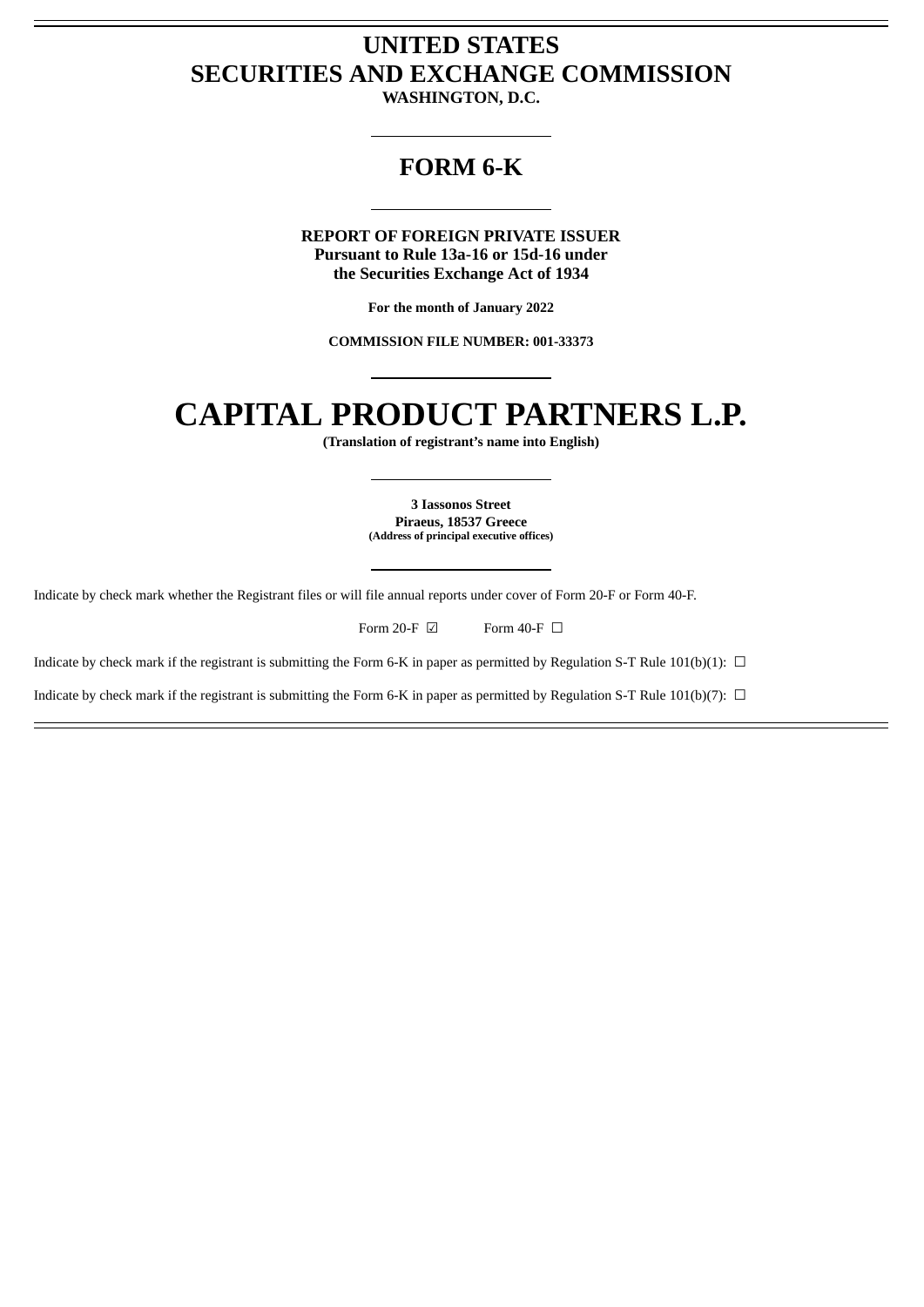On January 24, 2022, Capital Product Partners L.P. issued a press release announcing the common unit cash distribution for the fourth quarter of 2021 ended December 31, 2021.

A copy of the press release is attached as Exhibit I hereto.

Exhibit I to this report on Form 6-K is hereby incorporated by reference into the registrant's Registration Statement on Form F-3 (File No. 333-234318).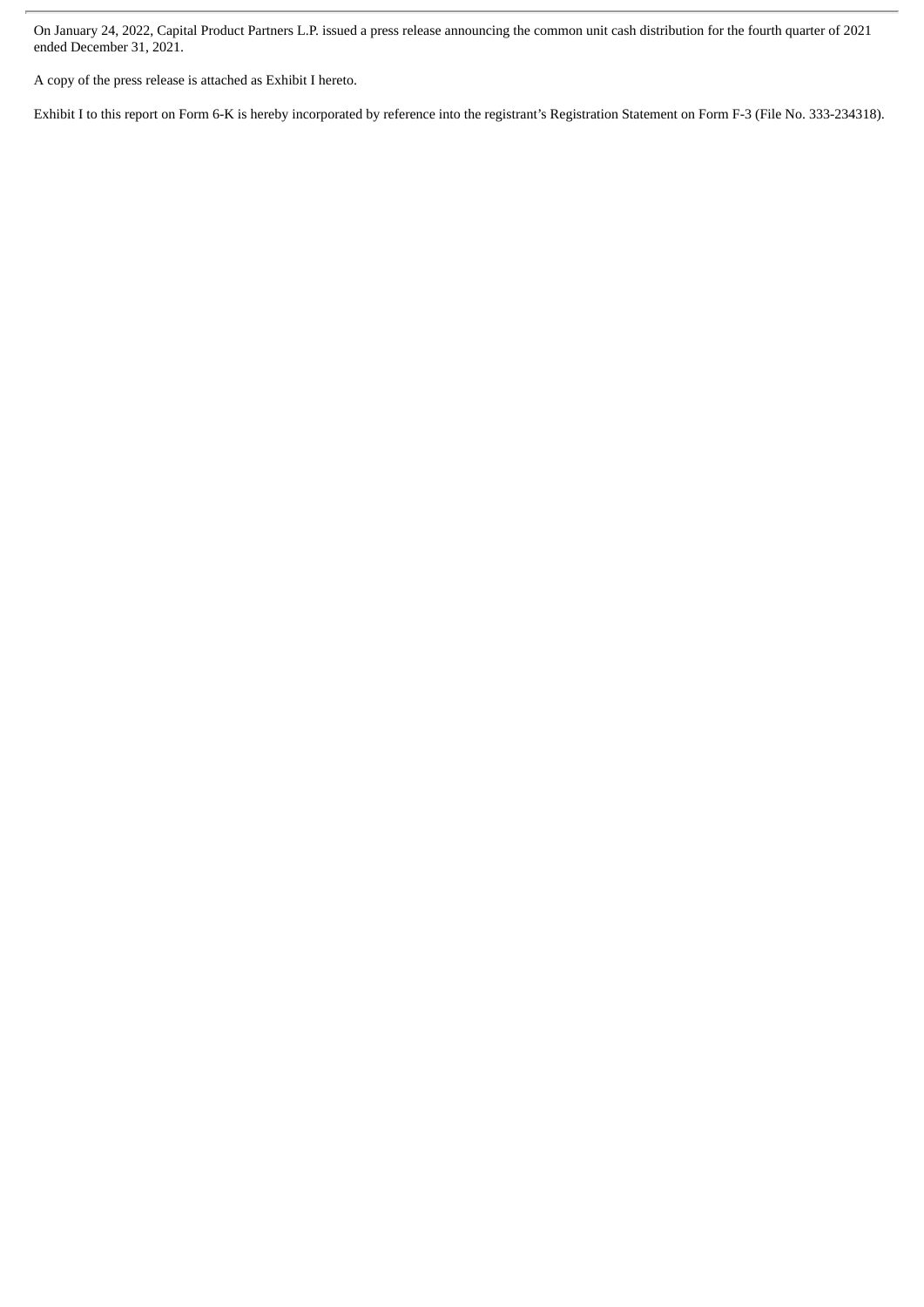#### **SIGNATURES**

Pursuant to the requirements of the Securities Exchange Act of 1934, the registrant has duly caused this report to be signed on its behalf by the undersigned, thereunto duly authorized.

#### CAPITAL PRODUCT PARTNERS L.P.

Dated: January 27, 2022 **By:** Capital GP L.L.C., its general partner

/s/ Gerasimos (Jerry) Kalogiratos

Name: Gerasimos (Jerry) Kalogiratos

Title: Chief Executive Officer of Capital GP L.L.C.